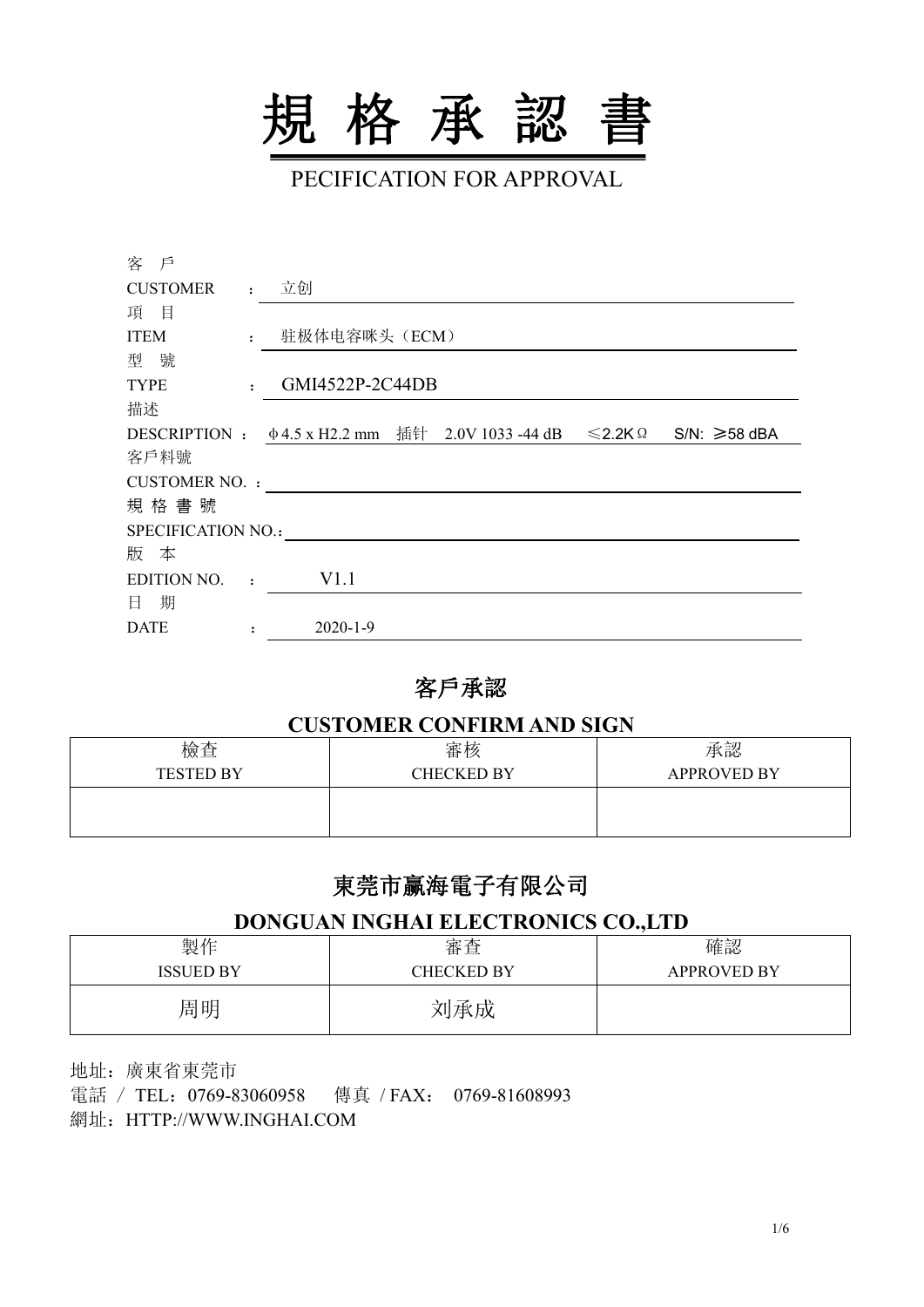# **A. SCOPE**

This specification applies electret condenser microphone, GMI4522P-2C44DB

#### **B. SPECIFICATION**

#### ■**Test condition: RL=2.2K**Ω **VS=2.0V TEMP=25**℃**±2**℃ **Related humidity=65±5%**

| No.              | Item                       | <b>Symbol</b>       | <b>Unit</b>       | <b>Specification</b> | <b>Condition</b>                 |  |
|------------------|----------------------------|---------------------|-------------------|----------------------|----------------------------------|--|
| $\mathbf{1}$     | Directivity                |                     |                   | Omnidirectional      |                                  |  |
| 2                | Sensitivity                | $\mathbf{s}$        | dB                | $-44\pm3$            | f=1KHz,1Pa<br>0dB=1V/Pa          |  |
| $\mathbf{3}$     | Standard operating voltage | <b>V</b> s          | $\sf V$           | 2.0                  |                                  |  |
| $\overline{4}$   | Output impedance           | Zout                | KΩ                | $<$ 2.2              | f=1KHz, 1Pa                      |  |
| $\sqrt{5}$       | Frequency                  |                     | Hz                | 100-10,000           |                                  |  |
| 6                | Max operating voltage      |                     | V.                | 10                   |                                  |  |
| $\overline{7}$   | Sensitivity reduction      | $\triangle$ S-V $s$ | dB                | $-3$                 | f=1KHz, 1Pa<br>Vs=1.5VDC to 3VDC |  |
| 8                | Max. current consumption   | <b>IDSS</b>         | mA                | $\leqslant$ 0.5      |                                  |  |
| $\boldsymbol{9}$ | Signal to noise ration     | S/N                 | dBA               | $\geqslant$ 58       | $f=1KHz$ , P in=1Pa              |  |
| 10               | Max input sound level      | <b>SPL</b>          | dB                | 110                  |                                  |  |
| 11               | Operation temp.            |                     | $^\circ\!{\rm C}$ | $-30 - +70$          |                                  |  |
| 12               | Storage temp.              |                     | $^\circ\!{\rm C}$ | $-40 - +85$          |                                  |  |
| 13               | Dimension                  |                     | mm                | $\varphi$ 4.5xH2.2   | See appearance drawing           |  |
| 14               | Terminal                   |                     |                   | Terminal             | See appearance drawing           |  |
| 15               | Approvals                  |                     |                   | RoHs FCC             |                                  |  |

We use "Pascal(Pa)"indication of sensitivity as perthe recommendation of I.E.C.(International Electro technical Commission)

TheSensitivity of "Pa" will increase 20dB comparing with "ubar" indication

 $\text{Example: -60dB}(0dB=1V/ubar) = -40dB(1V/Pa)$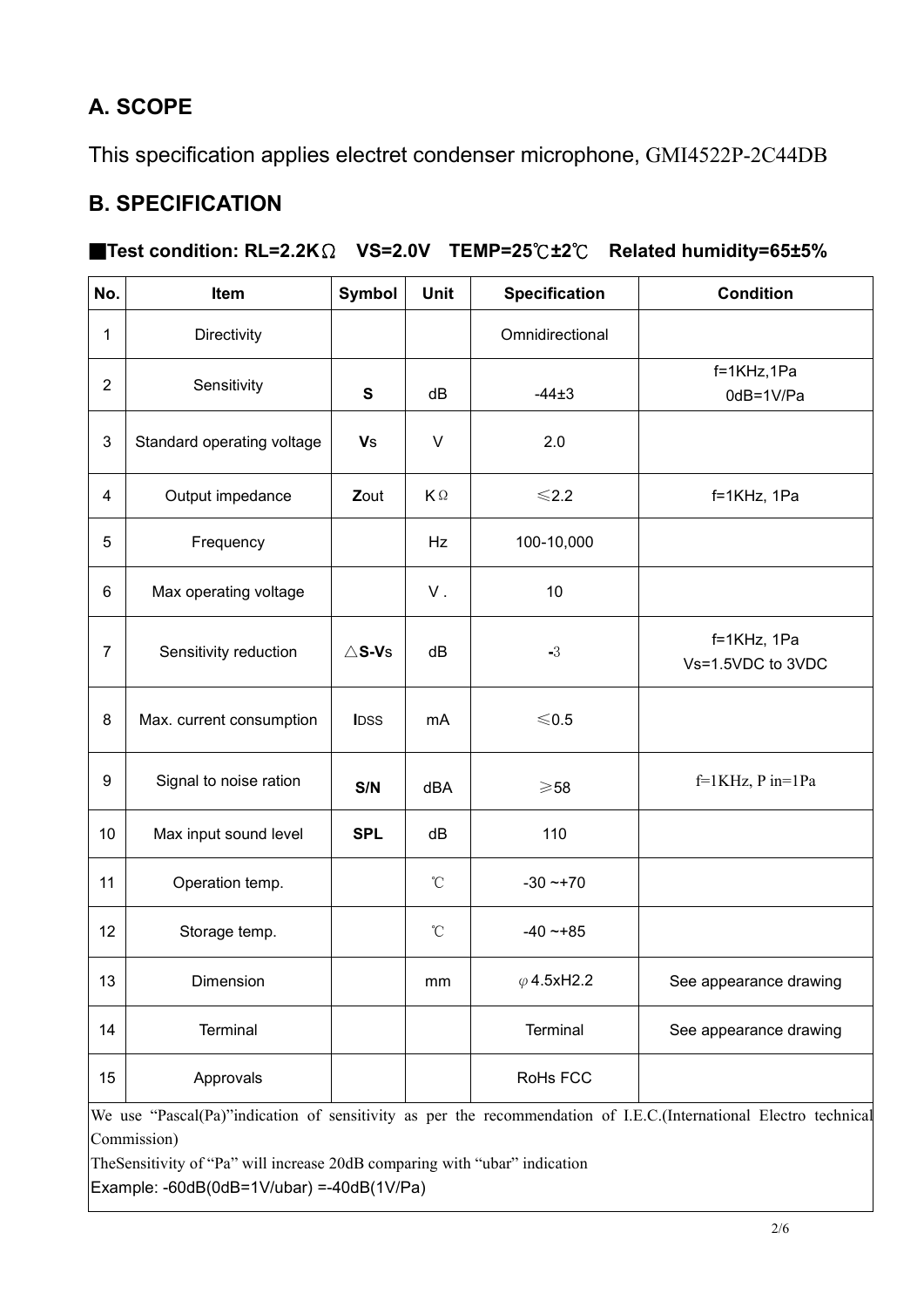#### **C.TYPICAL FREQUENCY RESPONSE CURVE**





## **D. APPEARANCE DRAWING**



## **E. MEASUREMENT CIRCUIT**

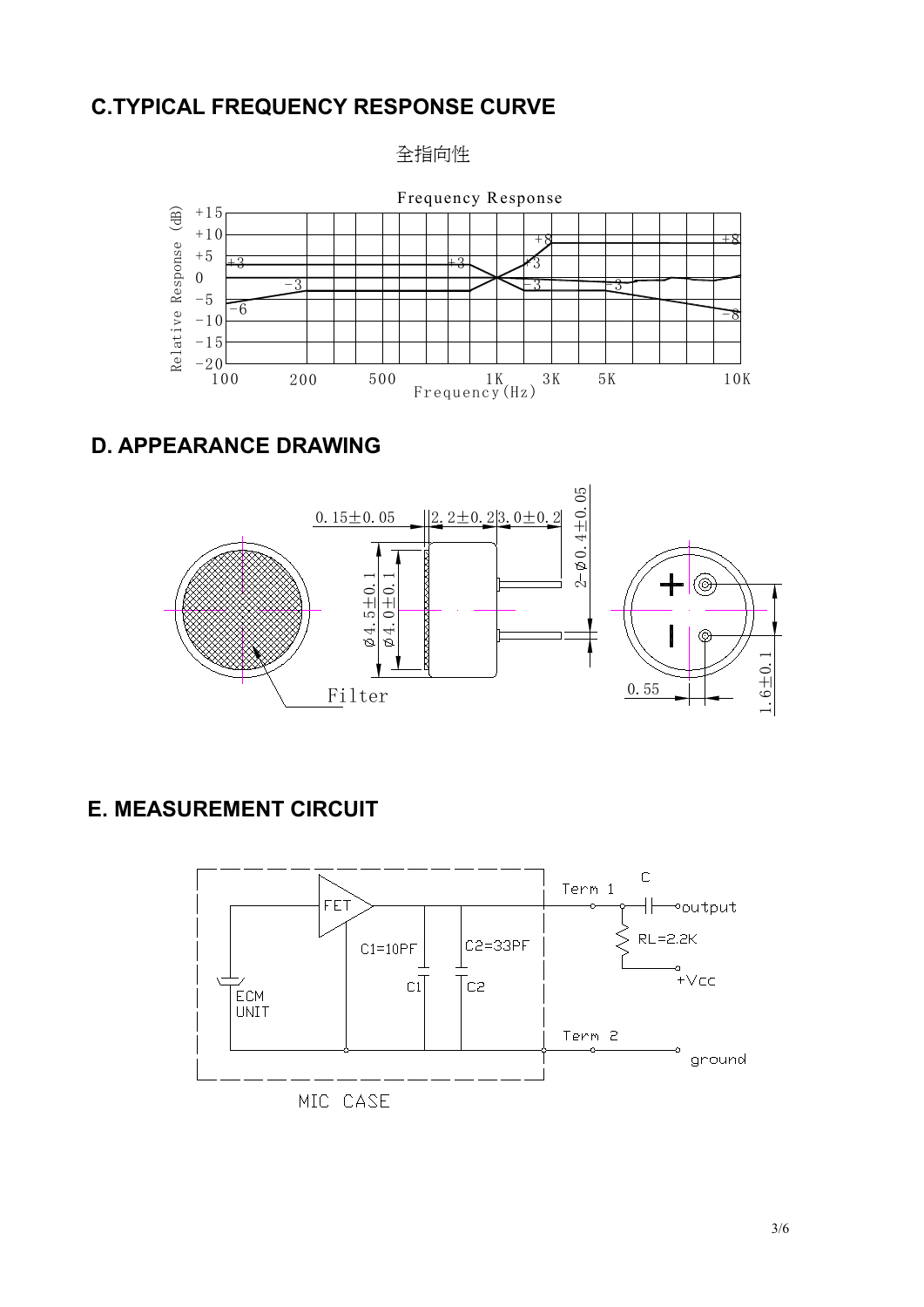## **F : Explode Drawing**



4/6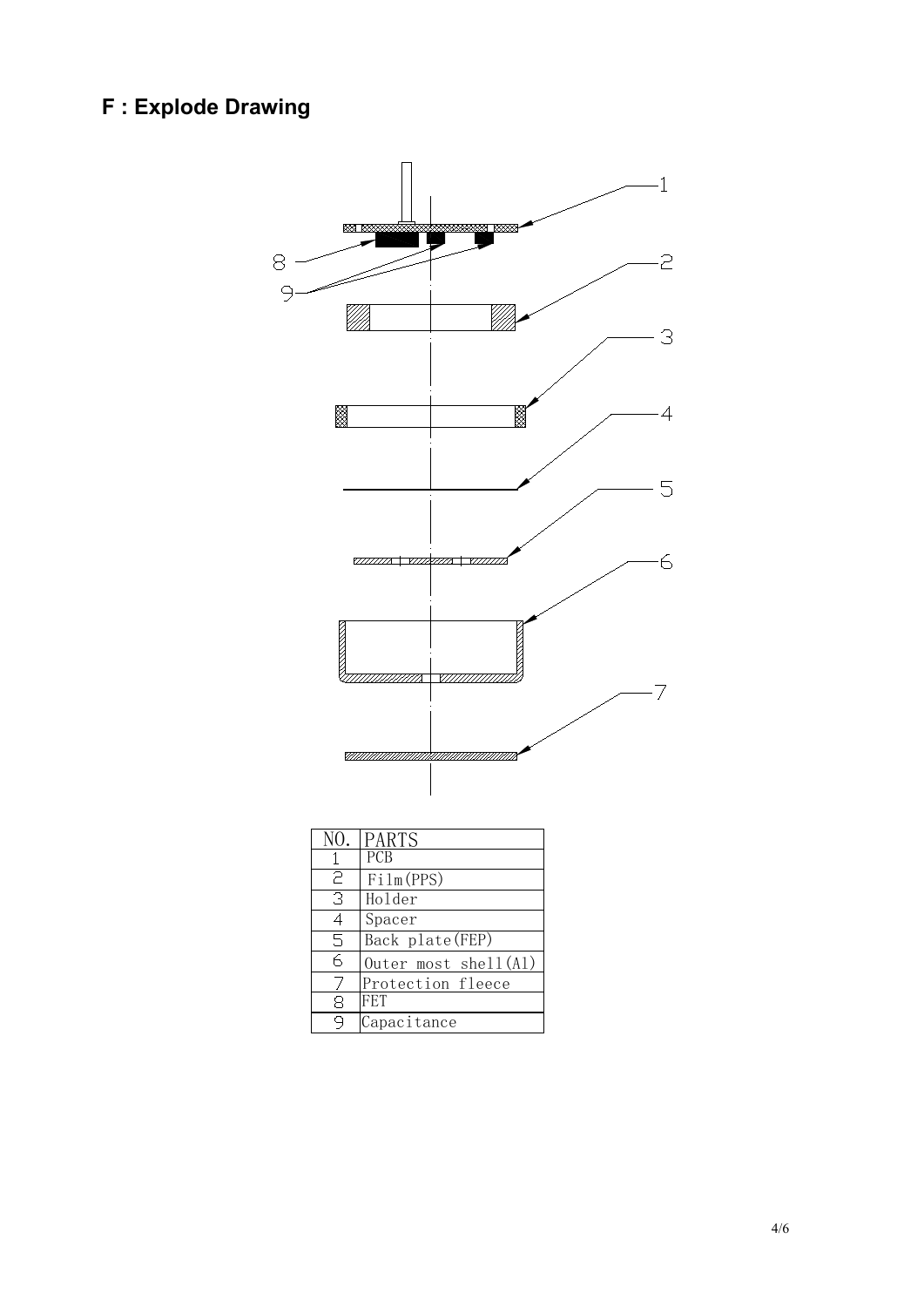# **H.** 可靠性试验 **Reliability Test**

经过以下所有试验在 20℃的条件下放置 3 小时后,麦克风的灵敏度与试验前比较变化在 3dB 以 カイスト しゅうしょう しんしゅう しんしゅう しんしゅう しんしゅう しんしゅう

After any following tests, the sensitivity of the microphone to be within  $\pm$ 3dB of initial sensitivity after 3hours of conditioning at 20℃

| 5-1 振动试验                     | 周波数 1/Frequency1:10Hz~55Hz                                                        |  |  |  |  |
|------------------------------|-----------------------------------------------------------------------------------|--|--|--|--|
| Vibration                    | 振幅/Amplitude:1.52mm                                                               |  |  |  |  |
|                              | 变化/Change of Frequency:1 octave/min                                               |  |  |  |  |
|                              | 3 方向,各 2 小时/hours in each of 3 axes                                               |  |  |  |  |
| 5-2 高温试验                     | +80 $\pm$ 5°C for 96 hours                                                        |  |  |  |  |
| Dry Heat                     |                                                                                   |  |  |  |  |
| 5-3 低温试验                     | -40 $±5$ °C for 96 hours                                                          |  |  |  |  |
| Dry Cold                     |                                                                                   |  |  |  |  |
| 5-4 高温高湿试验                   | 90%~95%RH, +60 $\pm$ 5°C for 96 hours                                             |  |  |  |  |
| Damp Heat                    |                                                                                   |  |  |  |  |
| 5-5 温度循环试验                   | $-20^{\circ}$ C $\longleftrightarrow$ 25 $\circ$ $\longleftrightarrow$ 70 $\circ$ |  |  |  |  |
| Temperature cycles           | $(2h)$ $(1h)$ $(2h)$ $(1h)$ $(2h) \times 10$ cycles                               |  |  |  |  |
| 5-6 跌落试验                     | Height:1m                                                                         |  |  |  |  |
| Packing drop test            | 顺序:三个面各跌10次                                                                       |  |  |  |  |
|                              | Procedure:10 times from each of 3 axises                                          |  |  |  |  |
| 5-7 温度冲击试验                   | $-20^{\circ}$<br>$\rightarrow$ 70°C                                               |  |  |  |  |
| Temperature impact test      | 30min<br>30s<br>$30$ min $\times$ 10 cycles                                       |  |  |  |  |
| 5-8 静电冲击试验                   | 6000V(contact), 8000V(air) $\times$ 10 axises                                     |  |  |  |  |
| Electrostatic shock test     |                                                                                   |  |  |  |  |
| 备注 Note                      |                                                                                   |  |  |  |  |
| 6-1 工作温度范围                   |                                                                                   |  |  |  |  |
| <b>Operation Temperature</b> | -30°C $\sim$ 70°C                                                                 |  |  |  |  |
|                              |                                                                                   |  |  |  |  |
| 6-2 储存温度范围                   |                                                                                   |  |  |  |  |
| <b>Storage Temperature</b>   | $-40^{\circ}\text{C} \sim 85^{\circ}\text{C}$                                     |  |  |  |  |
|                              |                                                                                   |  |  |  |  |

# **G.** 焊接条件

## **Soldering Condition**

| 7-1 焊接使用 90W 的烙铁。                                                                            |
|----------------------------------------------------------------------------------------------|
| The soldering copper of a type of 90W shall be applied                                       |
| 焊接条件                                                                                         |
| Soldering Condition.                                                                         |
| 7-2 电烙铁表面温度 320±10℃                                                                          |
| The temperature of the working surface of the soldering copper shall be $320 \pm 10^{\circ}$ |
| 7-3 焊接时把麦克风嵌入散热能力强的金属块内。                                                                     |
|                                                                                              |